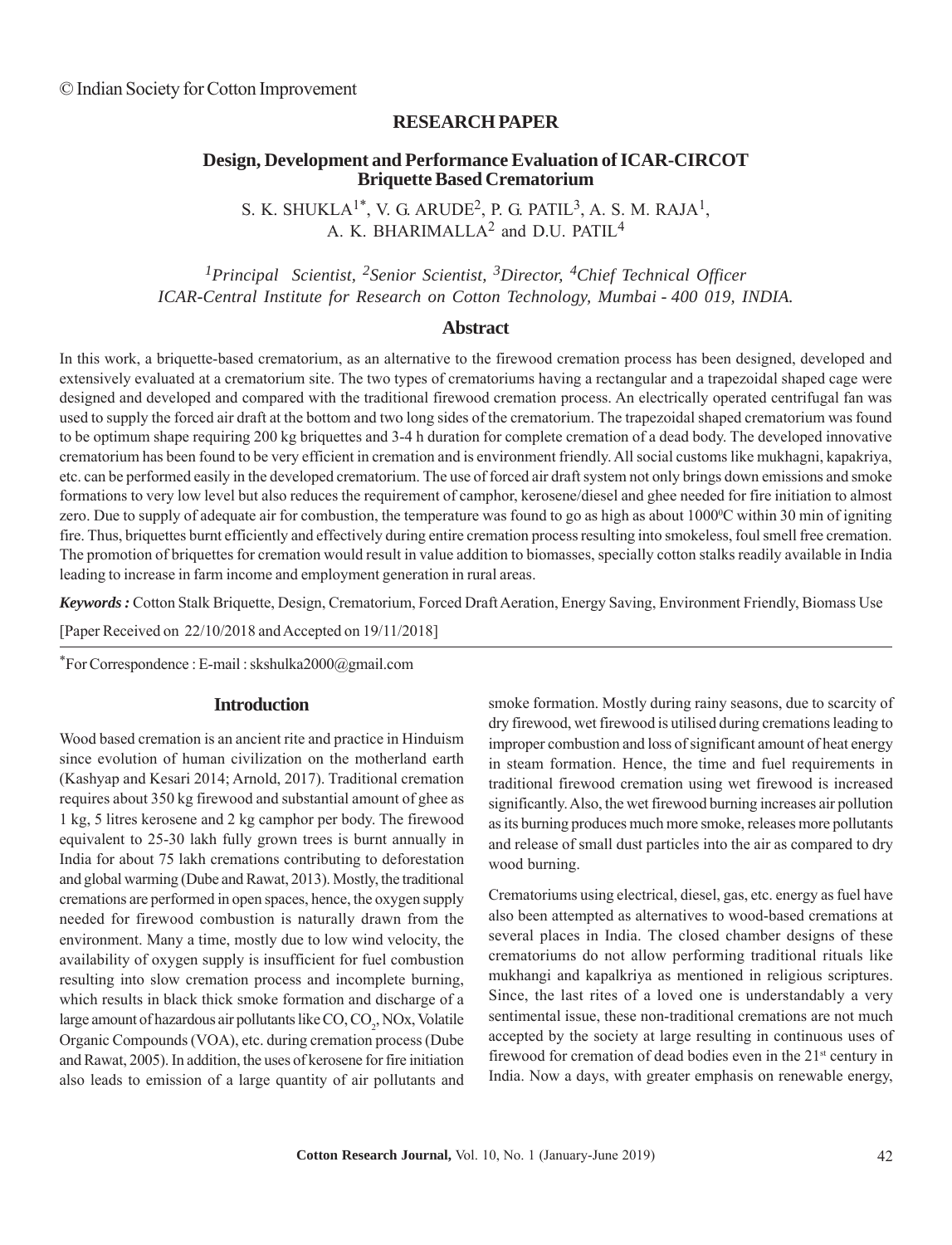biomass briquettes have been extensively used as alternative to coal for firing of boilers and generation of heats in many industries (Dube and Rawat, 2013). Briquettes are homogeneous, uniformly sized solid pieces of high bulk density produced by densification of agro-residues. The softening of lignin due to generation of heat and its subsequent cooling during briquetting process causes natural binding of particles of cotton biomass into briquettes. The biomass briquette contains very little amount of moisture i.e. <8%, hence, it burns very efficiently and almost completely, resulting in fewer pollutants to escape into environment. Though, most of agro-residues can be converted into briquettes, which can be effectively used as fuel, the cotton stalk briquettes are preferred in many industries as boiler fuel due to its high bulk density, calorific values and less ash content. It is estimated that about 25 million tonnes of cotton stalk is generated every year in India. Most of the stalk produced is treated as waste though a part of it is used as fuel by rural masses. Hence, the promotion of cotton stalk briquettes as alternative to firewood has potential to increase farm income and promote rural industrialisation.

Many local bodies attempted to use biomass briquettes as fuel for cremation of dead bodies in the traditional open crematoriums. However, it leads to large amount of smoke formation, discharge of pollutants, incomplete burning of dead bodies, increase in cremation duration, etc. It is primarily due to reason that the haphazardly oriented densely packed fine particles of briquettes do not allow air to percolate inside of briquettes unlike firewood combustion due to structured orientation of particles in firewood. When the methods and techniques, which are being successfully employed in industries for briquette firing in boilers studied, it was found that were provisions made to supply forced air draft in furnaces to cope up the additional air supply needed for proper and complete burning of briquettes. Hence, it was realized that a forced draft system would be needed for briquettes to be successfully used as accepted solid fuels alternative to firewood for cremation of dead bodies.

The present study deals with design, development and performance evaluation of a crematorium having provision of supply of forced draft of air for efficient, smoke less and rapid burning of dead bodies using densified renewable biomass briquettes as fuel. In this study, two designs of crematoriums were developed and evaluated at large scale at a cremation centre.

# **Materials and Methods**

The designed and developed ICAR-CIRCOT crematorium consists of a metallic cage, a forced air draft system to supply air during cremation process, perforated air pipes for distribution of forced air to the bottom and two sides of the combustion chamber, moveable stands for loading of briquettes, etc. as shown in **Fig. 1.** In this work, a rectangular and trapezoidal shape cages were



**Fig.1.** ICAR-CIRCOT briquette-based crematorium

designed and developed to optimise the cage shape. The length, width and depth of the rectangular cage was 2250x975x1200 mm, respectively while the trapezoidal cage had 700x450 mm bases. The length and height of the trapezoidal shape cage were 2000 and 1370 mm, respectively. In the trapezoidal shape the quantity of briquettes coming into contact of the body is rationalized according to heat requirement for burning of different body parts (the lower body parts require lesser heat for burning as compared to upper body part). This design was chosen also to reduce the quantity of briquettes burning outside the body parts.

An electrically operated centrifugal fan of 150 mm WGP and 1000 CFM was used to supply air to the forced air draft system provided in the present invention. Single phase 1.5 kW electric motor was required to operate the fan. The air supplied by the fan was distributed to the bottom aeration system through an inlet air chamber and the exit air chamber was used to release the pressure on fan through the specially designed exit valve. As depicted in **Fig. 1,** there were also two side aeration systems, which were connected to the inlet air chamber, these systems supply air to both sides of the designed crematorium. The amount of air passing through the side aeration systems could also be controlled by the exit valve. The bottom and side aeration systems consist of specially arranged pipes with minute apertures on the body of pipes for supply of air during cremation. A metallic moveable platform was designed and developed for placing the briquettes and body for cremation. The front and back doors provide access to the crematorium for placing of briquettes and removal of ashes and body remains. In addition, the rituals can also be performed through these doors. The line diagrams for supply of forced air draft to the developed crematorium is given in **Fig. 2.**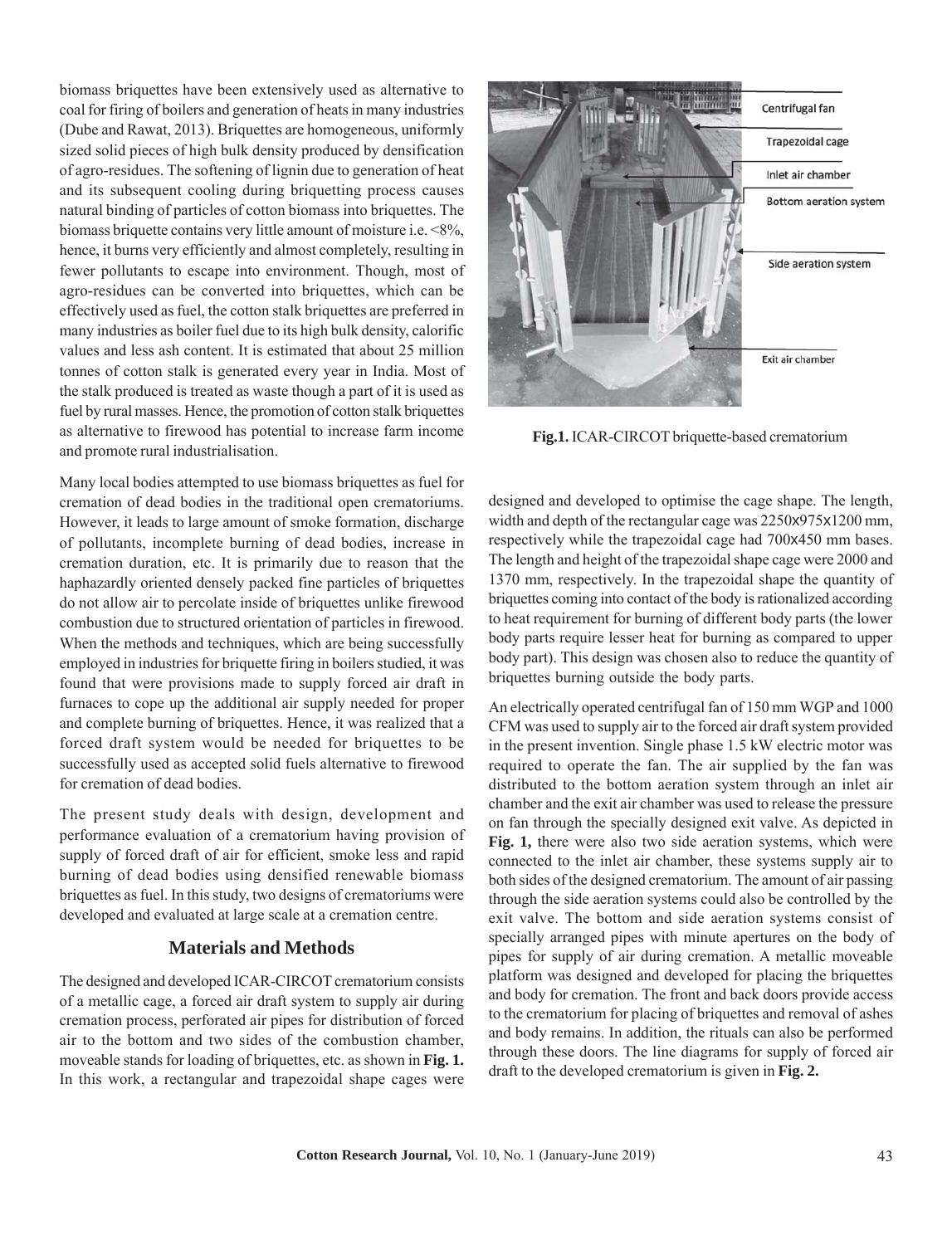

**Fig. 2:** Line diagram for supply of forced draft air in the crematorium

The developed set up was installed at Ambazari Crematorium, Nagpur Municipal Corporation (NMC), Nagpur **(Fig. 3).** The cotton stalk briquettes having about  $1200 \text{ kg/m}^3$  density, 5-6% ash content and 4000 kcal/kg were used as solid fuel. First, two layers of briquettes weighing about 140 kg was laid over the moveable platform. Thereafter, the dead body is to be placed over the laid briquettes. Further, 70 kg briquettes were laid over the body in one layer. Finally, 1 kg ghee was sprinkled over the pyre as traditional practice and the fire was ignited using 0.5 kg camphor. The air supply system was started 5-8 min after the pyre was lit.

The temperature generated and time required at different stages of burning was recorded. In addition, the problems experienced during the trials were also observed. The fan was operated/switched off as per cremation requirement. Crematoriums with both type of cages and traditional firewood cremation process were evaluated at this crematorium centre. The performances of rectangular and trapezoidal cages were compared with a traditional firewood cremation process. A number of cremations were performed to optimize the refined Crematorium. During trials, the quantity of briquettes laid at the bottom and side of body, time of operation of exhaust fan, amount of ghee and camphor, etc. were varied to optimize the crematorium and the cremation process.

**Fig. 3:** ICAR CIRCOT rectangular shape (top) and trapezoidal shape (bottom) crematoriums in operation at Ambazari Ghat, NMC, Nagpur

#### **Results and Discussion**

Extensive trials were conducted to assess the comparative performances of the developed crematoriums and a traditional firewood-based cremation process. **Table 1** presents the comparative performances of the developed rectangular and trapezoidal shaped crematoriums with traditional firewood cremation process for two cases, in first case the air supply fan was after 30 min of operation and in the second case the fan was stopped 2 h after operation. It can be seen from this table that the trapezoidal shaped crematorium required least quantity of briquettes and least duration for cremation among all trials. It is mainly due to reason that in the rectangular shaped crematorium, the briquettes were laid uniformly in the entire rectangular cage, hence, it provided equal amount of heat energy to the entire body parts starting from head to leg. It was observed during trials that the hard and thick body parts like head, chest, stomach, etc. required higher quantity of briquettes as compared to the lower body parts. The briquettes were kept on burning towards the lower body parts even after the cremation was completed in this area whereas there were shortages of briquettes towards the upper body parts. This problem was addressed in trapezoidal shaped crematorium wherein the briquettes were laid/distributed as per the heat requirements of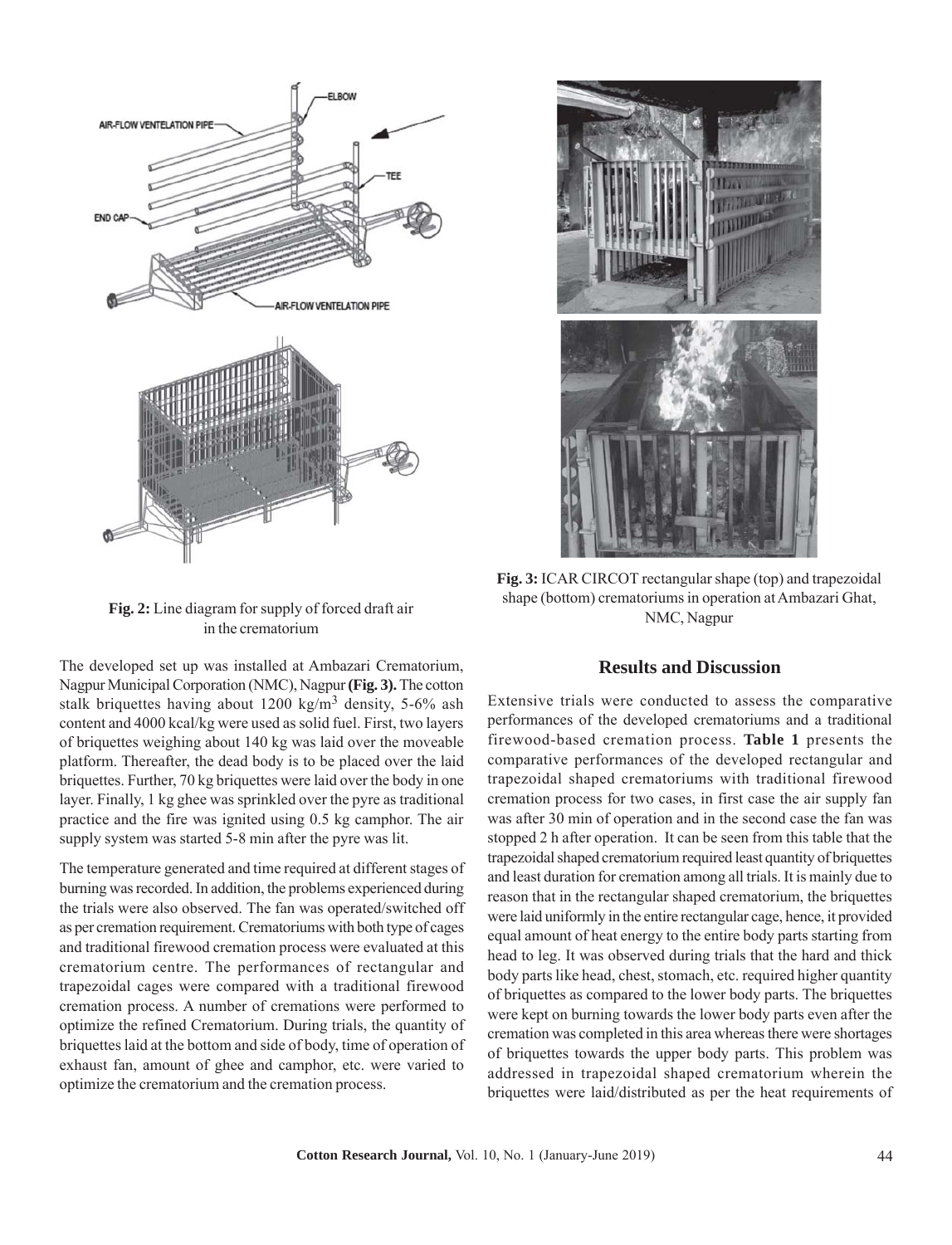the body i.e. higher quantity of briquettes towards upper body parts and lesser quantity of briquettes towards lower body parts.

It can be also seen from **Table 1** that quantity of briquette requirement was lower when the fan was stopped after 30 min of fire ignition for both rectangular and trapezoidal shaped crematoriums. It is mainly due to reason that the soft body parts burnt easily within 2 h of cremation process but hard body parts specially stomach are which contains a large amount of fluids exhumes slowly and required about 4 h duration in complete cremation. If the fan was operational for more than 30 min, the supply of air causes briquettes to burn faster than required for cremation of hard body parts, which burn slowly, hence, needs a slower heat energy supply. The maximum temperature obtained in case of the ICAR-CIRCOT crematoriums was  $950^0$ C in less than 30 min while  $850^0C$  maximum temperature was obtained in 1 h duration in the traditional firewood cremation process mainly due to shortage of oxygen supply needed for combustion process. It can be seen from the **Table 1** that the trapezoidal shaped crematorium with 30 min air supply requires about 200 kg briquettes and 3-4 h duration for a cremation and it saves about 59% expenditure on cremation and 20 lakh tonnes emissions due to complete avoidance of the requirement of kerosene/diesel for fire initiation.

**Table 2** represents the environmental and economic benefits accrued due to promotion of cotton stalk briquettes for cremation process. There is a large quantity of cotton stalks available in India, it is mostly burnt in field s causing environmental pollution and soil degradation. There are about 70 lakh bodies cremated each year in India using firewood. If the cotton stalk briquettes are used as solid fuel for cremation process it would lead to saving of substantial amount of fossil fuels needed for fire initiation purpose in traditional crematorium, saving of trees and significant increase in farm income and generation of employments, specially in rural areas as mentioned in **Table 2.**

### **Conclusions**

This work deals with the design, development and performance evaluation of a briquette-based crematorium to provide as an alternative to the traditional firewood cremation. In this work, a rectangular and a trapezoidal shaped cage crematorium were designed and developed and compared with the traditional firewood cremation process. In the developed crematorium, arrangement was provided to supply the forced air draft at the bottom and two long sides of the crematorium using a centrifugal fan for proper combustion of briquettes. The salient findings of this work are mentioned as below :

- It is possible to perform all traditional rituals, hence, the adoptability of is extremely good and bright.
- $\bullet$  It requires 200 kg briquettes and 3-4 h duration for complete cremation of a dead body as against 350 kg of fire wood and 5-6 h duration in traditional cremations.
- Traditional fire wood cremation requires 1 kg camphor, 2 kg ghee and 5 lit of kerosene. However, ICAR-CIRCOT crematorium requires only half kg camphor and 1 kg ghee and does not require kerosene.

|                       | <b>Traditional</b><br><b>Firewood</b><br><b>Cremation</b> | <b>ICAR-CIRCOT Green Cremation</b> |                                         |                               |                           |
|-----------------------|-----------------------------------------------------------|------------------------------------|-----------------------------------------|-------------------------------|---------------------------|
| Item/particulars      |                                                           | Rectangular shape cage             |                                         | <b>Trapezoidal shape cage</b> |                           |
|                       |                                                           | <b>Fan Operation: 2h</b>           | Fan Operation: 30 min Fan Operation: 2h |                               | Fan Operation: 30 min     |
| <b>Cremation Fuel</b> | 350 kg Firewood                                           | 350 kg Briquettes                  | 250 kg Briquettes                       | 270 kg Briquettes             | 200 kg Briquettes         |
| Fuel Rate/kg          | Rs. 9                                                     | Rs. 6                              | Rs. 6                                   | Rs. 6                         | Rs. 6                     |
| Kerosene/Diesel       | 5 litres                                                  | Nil                                | Nil                                     | Nil                           | Nil                       |
| Camphor               | $1 \text{ kg}$                                            | $0.5$ kg                           | $0.5$ kg                                | $0.5$ kg                      | $0.5$ kg                  |
| Ghee/vegetable oil    | $2$ kg                                                    | $1 \text{ kg}$                     | $1\,\mathrm{kg}$                        | $1 \text{ kg}$                | 1 kg                      |
| Maximum temperature   | $850^{\circ}$ C in 1 h                                    | $950^{\circ}$ C in 30 min          | $950^{\circ}$ C in 30 min               | $950^{\circ}$ C in 30 min     | $950^{\circ}$ C in 30 min |
| Cremation duration    | $5-6h$                                                    | $4-5h$                             | $4-5h$                                  | $3-4h$                        | $3-4h$                    |
| Expenditure           | Rs. 5500                                                  | Rs. 3150                           | Rs. 2550                                | Rs. 2670                      | Rs. 2250                  |
| Cost saving           |                                                           | 42.7%                              | 53.6%                                   | 51.5%                         | 59.1%                     |

**Table 1 :** Comparative Performance Evaluation of the Developed Crematoriums and Traditional Firewood Cremation Process